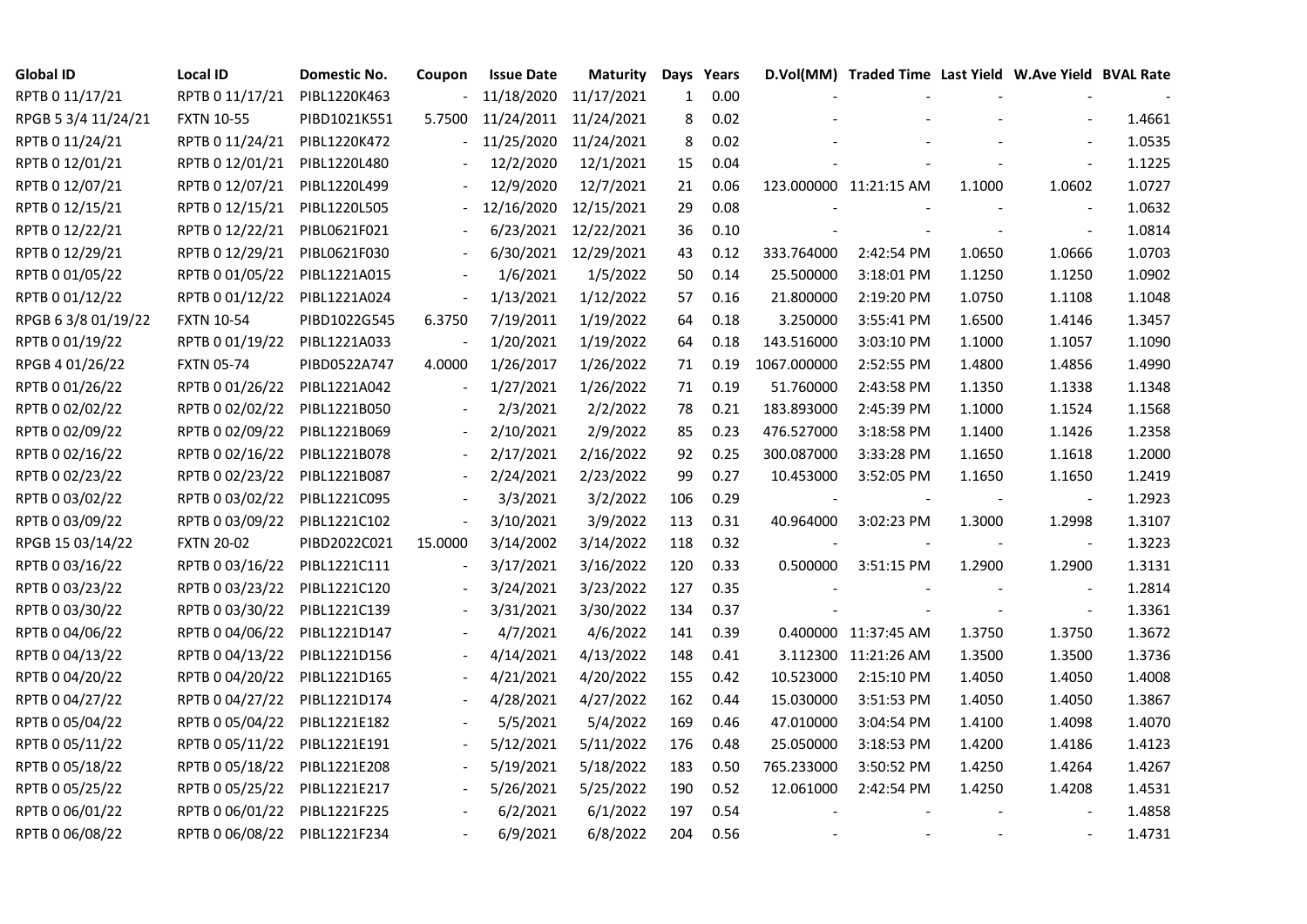| <b>Global ID</b>     | <b>Local ID</b>   | Domestic No. | Coupon                       | <b>Issue Date</b>     | <b>Maturity</b> |     | Days Years |                          | D.Vol(MM) Traded Time Last Yield W.Ave Yield BVAL Rate |        |                          |        |
|----------------------|-------------------|--------------|------------------------------|-----------------------|-----------------|-----|------------|--------------------------|--------------------------------------------------------|--------|--------------------------|--------|
| RPTB 0 06/15/22      | RPTB 0 06/15/22   | PIBL1221F243 |                              | 6/16/2021             | 6/15/2022       | 211 | 0.58       | 1.000000                 | 3:01:20 PM                                             | 1.5750 | 1.5750                   | 1.4894 |
| RPTB 0 06/22/22      | RPTB 0 06/22/22   | PIBL1221F252 |                              | 6/23/2021             | 6/22/2022       | 218 | 0.60       |                          |                                                        |        |                          | 1.5154 |
| RPTB 0 06/29/22      | RPTB 0 06/29/22   | PIBL1221F261 | $\overline{\phantom{a}}$     | 6/30/2021             | 6/29/2022       | 225 | 0.62       |                          | 24.200000 11:33:59 AM                                  | 1.5450 | 1.5450                   | 1.5213 |
| RPGB 4 3/4 07/04/22  | <b>FXTN 03-24</b> | PIBD0322G247 | 4.7500                       | 7/4/2019              | 7/4/2022        | 230 | 0.63       | 46.600000                | 3:36:59 PM                                             | 1.7000 | 1.7000                   | 1.4140 |
| RPTB 0 07/06/22      | RPTB 0 07/06/22   | PIBL1221G279 | $\blacksquare$               | 7/7/2021              | 7/6/2022        | 232 | 0.64       |                          |                                                        |        |                          | 1.5360 |
| RPTB 0 07/13/22      | RPTB 0 07/13/22   | PIBL1221G288 | $\blacksquare$               | 7/14/2021             | 7/13/2022       | 239 | 0.65       |                          | 1.511000 11:00:28 AM                                   | 1.5650 | 1.5650                   | 1.5604 |
| RPTB 0 07/20/22      | RPTB 0 07/20/22   | PIBL1221G297 | $\overline{\phantom{a}}$     | 7/21/2021             | 7/20/2022       | 246 | 0.67       | 76.810000                | 3:39:50 PM                                             | 1.5000 | 1.5169                   | 1.5519 |
| RPTB 0 07/27/22      | RPTB 0 07/27/22   | PIBL1221G304 | $\qquad \qquad \blacksquare$ | 7/28/2021             | 7/27/2022       | 253 | 0.69       |                          | 20.000000 11:29:48 AM                                  | 1.5300 | 1.5300                   | 1.5524 |
| RPGB 4 7/8 08/02/22  | <b>FXTN 10-56</b> | PIBD1022H562 | 4.8750                       | 8/2/2012              | 8/2/2022        | 259 | 0.71       |                          |                                                        |        |                          | 1.7622 |
| RPTB 0 08/03/22      | RPTB 0 08/03/22   | PIBL1221H312 | $\frac{1}{2}$                | 8/4/2021              | 8/3/2022        | 260 | 0.71       |                          |                                                        |        | $\overline{\phantom{a}}$ | 1.5578 |
| RPTB 0 08/10/22      | RPTB 0 08/10/22   | PIBL1221H321 | $\overline{\phantom{a}}$     | 8/11/2021             | 8/10/2022       | 267 | 0.73       |                          |                                                        |        | $\overline{\phantom{a}}$ | 1.5670 |
| RPTB 0 08/17/22      | RPTB 0 08/17/22   | PIBL1221H330 |                              | 8/18/2021             | 8/17/2022       | 274 | 0.75       |                          |                                                        |        |                          | 1.5936 |
| RPTB 0 08/24/22      | RPTB 0 08/24/22   | PIBL1221H349 |                              | 8/25/2021             | 8/24/2022       | 281 | 0.77       |                          |                                                        |        | $\overline{\phantom{a}}$ | 1.5813 |
| RPTB 0 08/31/22      | RPTB 0 08/31/22   | PIBL1221I357 |                              | 9/1/2021              | 8/31/2022       | 288 | 0.79       |                          |                                                        |        | $\blacksquare$           | 1.5603 |
| RPTB 0 09/07/22      | RPTB 0 09/07/22   | PIBL1221I366 |                              | 9/8/2021              | 9/7/2022        | 295 | 0.81       |                          |                                                        |        |                          | 1.5920 |
| RPGB 4 3/4 09/13/22  | <b>FXTN 10-57</b> | PIBD1022I570 | 4.7500                       | 9/13/2012             | 9/13/2022       | 301 | 0.82       |                          |                                                        |        |                          | 1.8775 |
| RPTB 0 09/14/22      | RPTB 0 09/14/22   | PIBL1221I375 | $\overline{\phantom{a}}$     | 9/15/2021             | 9/14/2022       | 302 | 0.83       |                          |                                                        |        |                          | 1.5949 |
| RPTB 0 09/21/22      | RPTB 0 09/21/22   | PIBL1221I384 | $\overline{\phantom{a}}$     | 9/22/2021             | 9/21/2022       | 309 | 0.85       |                          |                                                        |        | $\blacksquare$           | 1.5704 |
| RPTB 0 09/28/22      | RPTB 0 09/28/22   | PIBL1221I393 |                              | 9/29/2021             | 9/28/2022       | 316 | 0.87       |                          |                                                        |        |                          | 1.6042 |
| RPTB 0 10/05/22      | RPTB 0 10/05/22   | PIBL1221J409 |                              | 10/6/2021             | 10/5/2022       | 323 | 0.88       |                          |                                                        |        | $\blacksquare$           | 1.6073 |
| RPTB 0 10/12/22      | RPTB 0 10/12/22   | PIBL1221J418 |                              | 10/13/2021            | 10/12/2022      | 330 | 0.90       |                          | 7.704000 11:00:39 AM                                   | 1.5950 | 1.5755                   | 1.6111 |
| RPGB 12 3/4 10/17/22 | <b>FXTN 20-03</b> | PIBD2022J033 | 12.7500                      | 10/17/2002            | 10/17/2022      | 335 | 0.92       |                          |                                                        |        | $\blacksquare$           | 1.8719 |
| RPTB 0 10/19/22      | RPTB 0 10/19/22   | PIBL1221J427 |                              | 10/20/2021            | 10/19/2022      | 337 | 0.92       | 1.070000                 | 2:37:52 PM                                             | 1.6400 | 1.6316                   | 1.6278 |
| RPTB 0 10/26/22      | RPTB 0 10/26/22   | PIBL1221J436 |                              | 10/27/2021            | 10/26/2022      | 344 | 0.94       |                          |                                                        |        |                          | 1.6050 |
| RPTB 0 11/02/22      | RPTB 0 11/02/22   | PIBL1221K443 |                              | 11/3/2021             | 11/2/2022       | 351 | 0.96       |                          |                                                        |        | $\overline{\phantom{a}}$ | 1.6176 |
| RPTB 0 11/09/22      | RPTB 0 11/09/22   | PIBL1221K452 |                              | 11/10/2021            | 11/9/2022       | 358 | 0.98       | 127.736200               | 3:35:21 PM                                             | 1.6110 | 1.6173                   | 1.5775 |
| RPTB 0 11/16/22      | RPTB 0 11/16/22   | PIBL1221K461 | $\overline{\phantom{a}}$     | 11/17/2021 11/16/2022 |                 | 365 | 1.00       | 723.354400               | 3:43:54 PM                                             | 1.6105 | 1.6131                   | 1.6079 |
| RPGB 4 5/8 12/04/22  | RTB 05-11         | PIID0522L114 | 4.6250                       | 12/4/2017             | 12/4/2022       | 383 | 1.05       | 2.450000                 | 2:46:22 PM                                             | 2.0900 | 2.0900                   | 1.9791 |
| RPGB 4 12/06/22      | <b>FXTN 10-58</b> | PIBD1022L585 | 4.0000                       | 12/6/2012             | 12/6/2022       | 385 | 1.05       |                          |                                                        |        |                          | 2.1699 |
| RPGB 4 3/8 02/11/23  | RTB 03-10         | PIID0323B101 | 4.3750                       | 2/11/2020             | 2/11/2023       | 452 | 1.24       | 64.510300                | 3:43:49 PM                                             | 2.1800 | 2.1753                   | 2.1446 |
| RPGB 13 02/20/23     | <b>FXTN 20-04</b> | PIBD2023B048 | 13.0000                      | 2/20/2003             | 2/20/2023       | 461 | 1.26       |                          |                                                        |        |                          | 2.1704 |
| RPGB 5 1/2 03/08/23  | <b>FXTN 05-75</b> | PIBD0523C752 | 5.5000                       | 3/8/2018              | 3/8/2023        | 477 | 1.31       |                          | 5.500000 11:56:49 AM                                   | 2.2750 | 2.2750                   | 2.0193 |
| RPGB 3 1/2 04/21/23  | <b>FXTN 07-58</b> | PIBD0723D588 | 3.5000                       | 4/21/2016             | 4/21/2023       | 521 | 1.43       | 75.000000                | 3:55:49 PM                                             | 2.2985 | 2.2985                   | 2.2756 |
| RPGB 11 7/8 05/29/23 | <b>FXTN 20-05</b> | PIBD2023E054 | 11.8750                      | 5/29/2003             | 5/29/2023       | 559 | 1.53       | $\overline{\phantom{a}}$ |                                                        |        |                          | 2.3574 |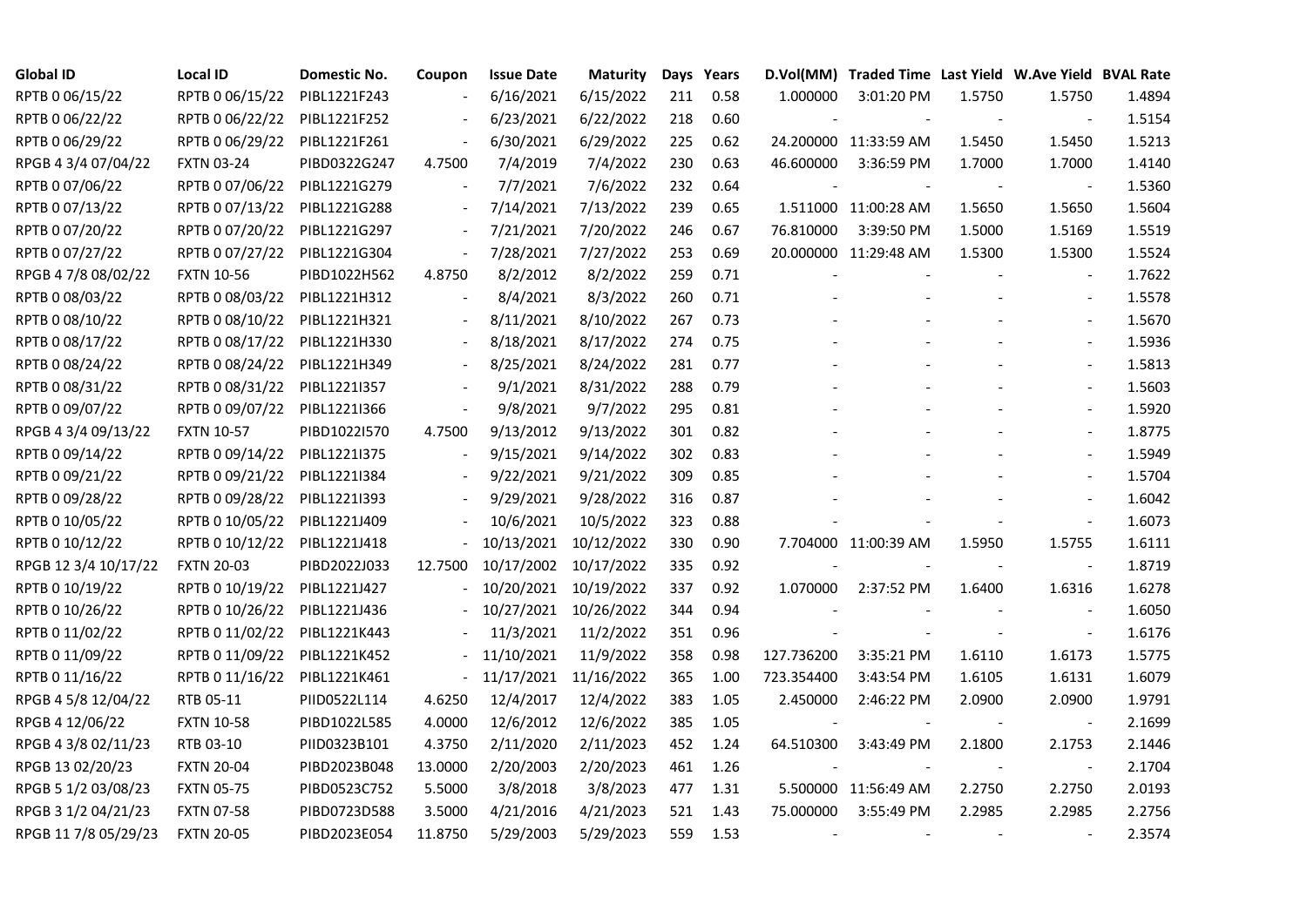| <b>Global ID</b>     | <b>Local ID</b>   | Domestic No. | Coupon  | <b>Issue Date</b> | <b>Maturity</b>  |     | Days Years | D.Vol(MM)                | Traded Time Last Yield W.Ave Yield BVAL Rate |        |                          |        |
|----------------------|-------------------|--------------|---------|-------------------|------------------|-----|------------|--------------------------|----------------------------------------------|--------|--------------------------|--------|
| RPGB 3 1/4 08/15/23  | RTB 10-04         | PIID1023H046 | 3.2500  | 8/15/2013         | 8/15/2023        | 637 | 1.74       | 158.600000               | 3:36:08 PM                                   | 2.6000 | 2.5654                   | 2.5266 |
| RPGB 2 3/8 09/10/23  | <b>FXTN 03-25</b> | PIBD0323I252 | 2.3750  | 9/10/2020         | 9/10/2023        | 663 | 1.82       | 45.000000                | 2:04:54 PM                                   | 2.7500 | 2.7500                   | 2.3828 |
| RPGB 11 3/8 10/23/23 | <b>FXTN 20-06</b> | PIBD2023J068 | 11.3750 | 10/23/2003        | 10/23/2023       | 706 | 1.93       |                          |                                              | $\sim$ | $\blacksquare$           | 2.6379 |
| RPGB 2 3/8 03/09/24  | RTB 03-11         | PIID0324C115 | 2.3750  | 3/9/2021          | 3/9/2024         | 844 | 2.31       | 185.097000               | 3:35:51 PM                                   | 2.8500 | 2.8388                   | 2.8427 |
| RPGB 6 1/4 03/12/24  | RTB 05-12         | PIID0524C129 | 6.2500  | 3/12/2019         | 3/12/2024        | 847 | 2.32       | 128.500000               | 3:19:47 PM                                   | 2.9500 | 2.9500                   | 2.8951 |
| RPGB 4 1/2 04/20/24  | <b>FXTN 07-59</b> | PIBD0724D595 | 4.5000  | 4/20/2017         | 4/20/2024        | 886 | 2.43       |                          | 7.000000 11:27:05 AM                         | 2.9600 | 2.9600                   | 2.9588 |
| RPGB 12 3/8 06/03/24 | <b>FXTN 20-07</b> | PIBD2024F075 | 12.3750 | 6/3/2004          | 6/3/2024         | 930 | 2.55       |                          |                                              |        | $\blacksquare$           | 3.0392 |
| RPGB 12 7/8 08/05/24 | <b>FXTN 20-08</b> | PIBD2024H086 | 12.8750 | 8/5/2004          | 8/5/2024         | 993 | 2.72       |                          |                                              |        | $\sim$                   | 3.1511 |
| RPGB 4 1/8 08/20/24  | <b>FXTN 10-59</b> | PIBD1024H595 | 4.1250  | 8/20/2014         | 8/20/2024 1,008  |     | 2.76       |                          |                                              |        | $\overline{\phantom{a}}$ | 3.2960 |
| RPGB 4 1/4 10/17/24  | <b>FXTN 05-76</b> | PIBD0524J762 | 4.2500  | 10/17/2019        | 10/17/2024 1,066 |     | 2.92       |                          | 180.209000 10:56:18 AM                       | 3.1000 | 3.2368                   | 3.2383 |
| RPGB 13 3/4 11/11/24 | <b>FXTN 20-09</b> | PIBD2024K091 | 13.7500 | 11/11/2004        | 11/11/2024 1,091 |     | 2.99       |                          |                                              | $\sim$ | $\blacksquare$           | 3.3253 |
| RPGB 5 3/4 04/12/25  | <b>FXTN 07-61</b> | PIBD0725D618 | 5.7500  | 4/12/2018         | 4/12/2025 1,243  |     | 3.40       | 25.000000                | 2:05:23 PM                                   | 4.0000 | 4.0000                   | 3.6154 |
| RPGB 12 1/8 04/14/25 | <b>FXTN 20-10</b> | PIBD2025D103 | 12.1250 | 4/14/2005         | 4/14/2025 1,245  |     | 3.41       |                          |                                              |        | $\blacksquare$           | 3.5558 |
| RPGB 2 5/8 08/12/25  | RTB 05-13         | PIID0525H130 | 2.6250  | 8/12/2020         | 8/12/2025 1,365  |     | 3.74       | 60.790000                | 3:54:47 PM                                   | 3.8600 | 3.6945                   | 3.8807 |
| RPGB 3 5/8 09/09/25  | <b>FXTN 10-60</b> | PIBD10251608 | 3.6250  | 9/9/2015          | 9/9/2025 1,393   |     | 3.81       |                          | 5.530000 11:35:41 AM                         | 4.0000 | 4.0000                   | 3.4501 |
| RPGB 12 1/8 10/20/25 | <b>FXTN 20-11</b> | PIBD2025J116 | 12.1250 | 10/20/2005        | 10/20/2025 1,434 |     | 3.93       |                          |                                              |        |                          | 3.8370 |
| RPGB 18 1/4 11/29/25 | <b>FXTN 25-01</b> | PIBD2525K015 | 18.2500 | 11/29/2000        | 11/29/2025 1,474 |     | 4.04       |                          |                                              |        | $\sim$                   | 3.8918 |
| RPGB 10 1/4 01/19/26 | <b>FXTN 20-12</b> | PIBD2026A122 | 10.2500 | 1/19/2006         | 1/19/2026 1,525  |     | 4.18       |                          |                                              |        | $\blacksquare$           | 3.9490 |
| RPGB 6 1/4 02/14/26  | <b>FXTN 07-62</b> | PIBD0726B627 | 6.2500  | 2/14/2019         | 2/14/2026 1,551  |     | 4.25       | 0.120000                 | 2:30:44 PM                                   | 4.2650 | 4.2650                   | 4.2807 |
| RPGB 3 3/8 04/08/26  | <b>FXTN 05-77</b> | PIBD0526D772 | 3.3750  | 4/8/2021          | 4/8/2026 1,604   |     | 4.39       | 1831.966000              | 3:47:15 PM                                   | 4.3800 | 4.3838                   | 4.3778 |
| RPGB 3 1/2 09/20/26  | RTB 10-05         | PIID1026I057 | 3.5000  | 9/20/2016         | 9/20/2026 1,769  |     | 4.84       |                          |                                              |        | $\blacksquare$           | 4.2202 |
| RPGB 6 1/4 10/20/26  | RTB 15-01         | PIID1526J019 | 6.2500  | 10/20/2011        | 10/20/2026 1,799 |     | 4.93       |                          |                                              |        | $\blacksquare$           | 4.2566 |
| RPGB 8 12/07/26      | <b>FXTN 20-13</b> | PIBD2026L139 | 8.0000  | 12/7/2006         | 12/7/2026 1,847  |     | 5.06       |                          |                                              |        |                          | 4.3102 |
| RPGB 5 3/8 03/01/27  | RTB 15-02         | PIID1527C023 | 5.3750  | 3/1/2012          | 3/1/2027 1,931   |     | 5.29       |                          |                                              |        | $\overline{\phantom{a}}$ | 4.3722 |
| RPGB 4 3/4 05/04/27  | <b>FXTN 10-61</b> | PIBD1027E617 | 4.7500  | 5/4/2017          | 5/4/2027 1,995   |     | 5.46       | 141.000000               | 3:50:36 PM                                   | 4.4500 | 4.4145                   | 4.4534 |
| RPGB 8 5/8 09/06/27  | <b>FXTN 20-14</b> | PIBD2027I140 | 8.6250  | 9/6/2007          | 9/6/2027 2,120   |     | 5.80       |                          |                                              |        | $\blacksquare$           | 4.5337 |
| RPGB 6 1/4 03/22/28  | <b>FXTN 10-63</b> | PIBD1028C635 | 6.2500  | 3/22/2018         | 3/22/2028 2,318  |     | 6.35       |                          |                                              |        | $\omega$                 | 4.5362 |
| RPGB 3 5/8 04/22/28  | <b>FXTN 07-64</b> | PIBD0728D649 | 3.6250  | 4/22/2021         | 4/22/2028 2,349  |     | 6.43       | 70.000000                | 2:01:30 PM                                   | 4.8750 | 4.7679                   | 4.7299 |
| RPGB 3 3/4 08/12/28  | <b>FXTN 07-65</b> | PIBD0728H654 | 3.7500  | 8/12/2021         | 8/12/2028 2,461  |     | 6.74       | 38.430000                | 3:21:25 PM                                   | 4.7900 | 4.4858                   | 4.8177 |
| RPGB 9 1/2 12/04/28  | <b>FXTN 20-15</b> | PIBD2028L151 | 9.5000  | 12/4/2008         | 12/4/2028 2,575  |     | 7.05       |                          |                                              |        |                          | 4.4946 |
| RPGB 67/8 01/10/29   | <b>FXTN 10-64</b> | PIBD1029A644 | 6.8750  | 1/10/2019         | 1/10/2029 2,612  |     | 7.15       | 44.500000                | 3:23:59 PM                                   | 4.9000 | 5.0770                   | 4.5460 |
| RPGB 8 3/4 05/27/30  | <b>FXTN 20-16</b> | PIBD2030E166 | 8.7500  | 5/27/2010         | 5/27/2030 3,114  |     | 8.53       |                          |                                              |        | $\overline{\phantom{a}}$ | 5.0668 |
| RPGB 2 7/8 07/09/30  | <b>FXTN 10-65</b> | PIBD1030G655 | 2.8750  | 7/9/2020          | 7/9/2030 3,157   |     | 8.64       | 122.500000               | 3:12:35 PM                                   | 5.0000 | 5.3061                   | 5.3486 |
| RPGB 12 1/2 07/28/30 | <b>FXTN 25-02</b> | PIBD2530G029 | 12.5000 | 7/28/2005         | 7/28/2030 3,176  |     | 8.70       | $\overline{\phantom{a}}$ |                                              |        | $\sim$                   | 5.0922 |